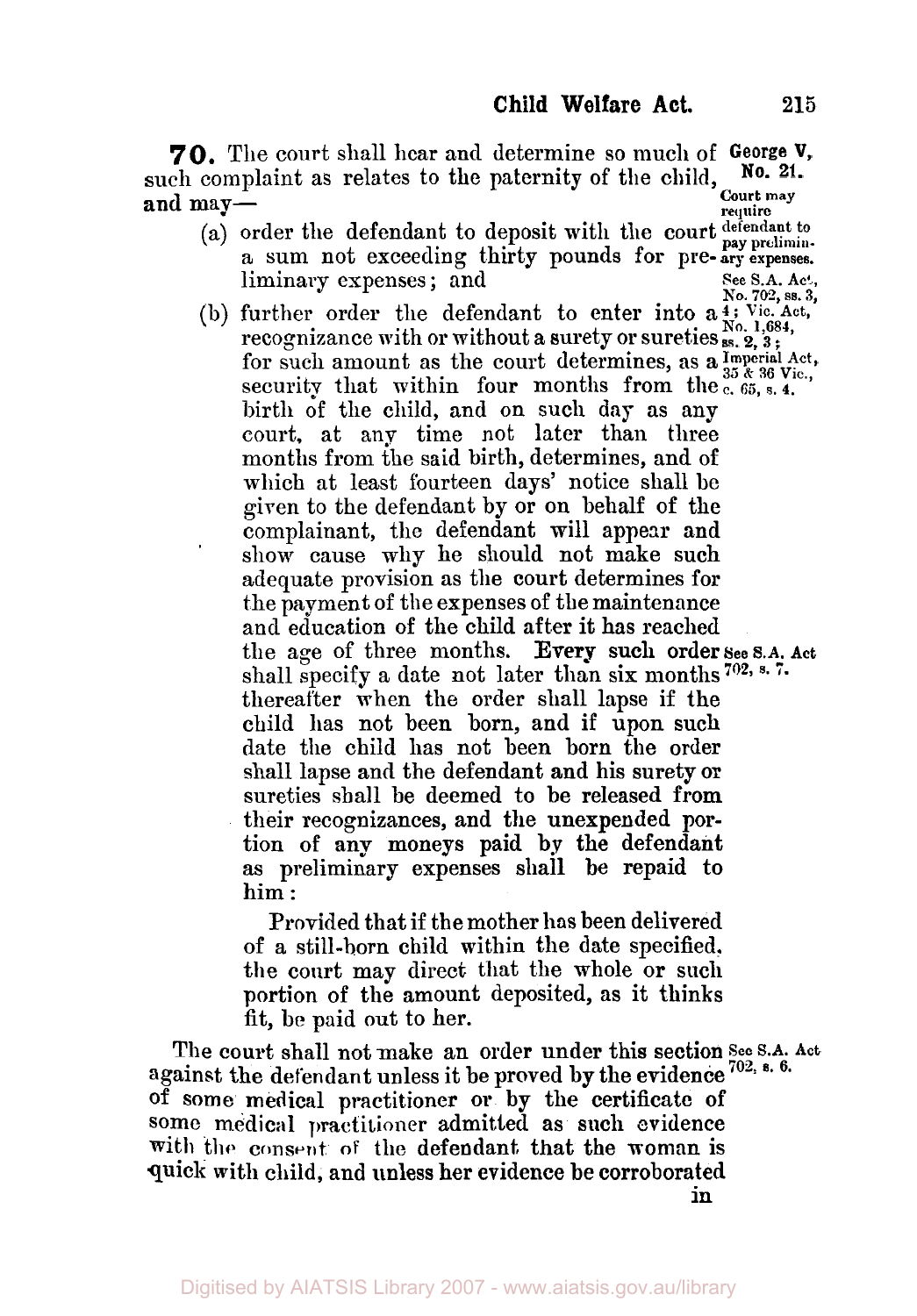## **216 Child Welfare Act.**

George **V**, in some material particular, or if the court be satisfied<br>**No. 21.** that at the time the child was begotten the mother **No. 21.** that at the time the child *was* begotten the mother was a common prostitute.

> In default **of** compliance with any order as aforesaid, the court may commit the defendant to prison for any term not exceeding twelve months : Provided that upon compliance with such order, at any time during such term of imprisonment, the defendant shall be released from prison.

**Forfeiture of defendant recognizance where does not appear.** 

*71.* **If** upon the day on which the defendant is bound to show cause as aforesaid, or upon any later day to which the proceedings are adjourned he does not appear, and it is proved to the satisfaction of the court that the child has been born, and that the order binding the defendant to show cause has not lapsed, the recognizances entered into by the defendant and sureties before the birth shall be forfeited, and **such** recognizance shall be dealt with as a forfeited recognizance in the manner provided **by**  the Fines and Forfeited Recognizances Recovery **Act, 1902;** the moneys so secured shall be applicable for the benefit of the mother and child, and the court may proceed in the case ex parte and make an order for the payment by the defendant of a sum for the maintenance and education of the child.

**Order after** *72.* **If** upon the day or later day mentioned in the birth where last preceding section the defendant appears, and it is **does appear.** proved to the satisfaction **of** the court that the child has been born, and that the order binding the defendant to show cause has not lapsed, the court shall make an order for the payment by the defendant of a sum **for** the maintenance and education of the child.

## *Proceedings begun after birth.*

**(See Local Act, c.** *65,* **s. 3.)** 

**Complaint may 73.** In any case where the father of an illegitimate regional against child has left it without means of support the mother child has left it without means of support, the mother Express the child, or the secretary or **any** other reputable person **of support.** on behalf of the child, **may** make complaint on oath to **No. 17, 1901, a** magistrate or court; and shall, when making such *s.* **4**; **Imperial** act, 35  $\&$  36 Vic., **Complaint**, produce evidence **on oath**, either **oral** or **on** affidavit, in corroboration in some material particular **of** 

any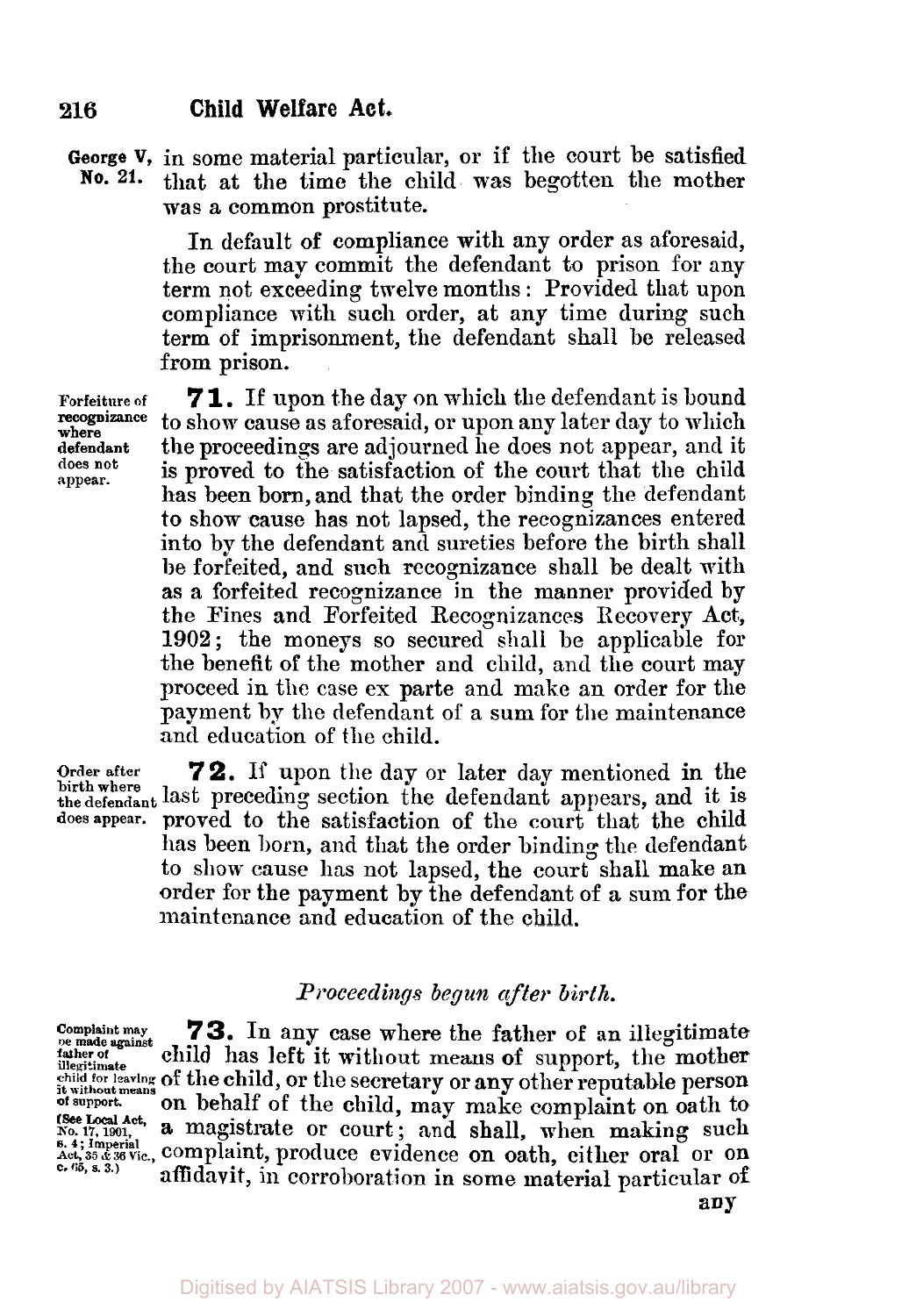**No. 21.** 

any allegation in such complaint as to the paternity of **George V,**  the child; and upon such complaint being made, the magistrate or court may summon the defendant to appear before the court to answer such complaint, or if the circumstances seem to require it, may issue a warrant for his apprehension.

In any case where the mother of an illegitimate child has left it without means of support, the secretary or any reputable person on behalf of the infant may make complaint in writing on oath to a magistrate or court, and upon such complaint being made the magistrate or court may summon the defendant to appear before the court to answer such complaint, or, if the circumstances seem to require it, may issue a warrant for her apprehension.

**74.** The court shall hear and determine the com- **court shall**  plaint, and may make an order for the payment by the **determine** of the child. **make order make order make order make order** defendant of *a* sum for the maintenance and education **complaint** 

**and may**  for

In any order made under this section against the **maintenance.**  father of an illegitimate child, the court may further order that the preliminary expenses to an amount not exceeding thirty pounds shall be paid by the defendant, and for the purposes of this and the preceding section any defendant who has failed to pay an adequate sum for preliminary expenses shall be deemed to have left the child without means **of** support.

75. Where any complaint has been made under this Women may Part by a woman for expenses in respect of a child of **cases** be which she is about to he or has been delivered, she may, **compelled to**  at the hearing of the complaint, be compelled to give evidence ; and where complaint has been made by an Officer or other reputable person on behalf **of a**  woman for such expenses, she may, at the hearing of the complaint, be compelled to give evidence if it **has**  first been proved to the satisfaction of the court that she has made an allegation as to the paternity **of** the child. The admissions **of** a woman in giving evidence under this section shall not be used against her **in** any criminal prosecution, except for perjury committed **testify.**  while so giving evidence.

*76.*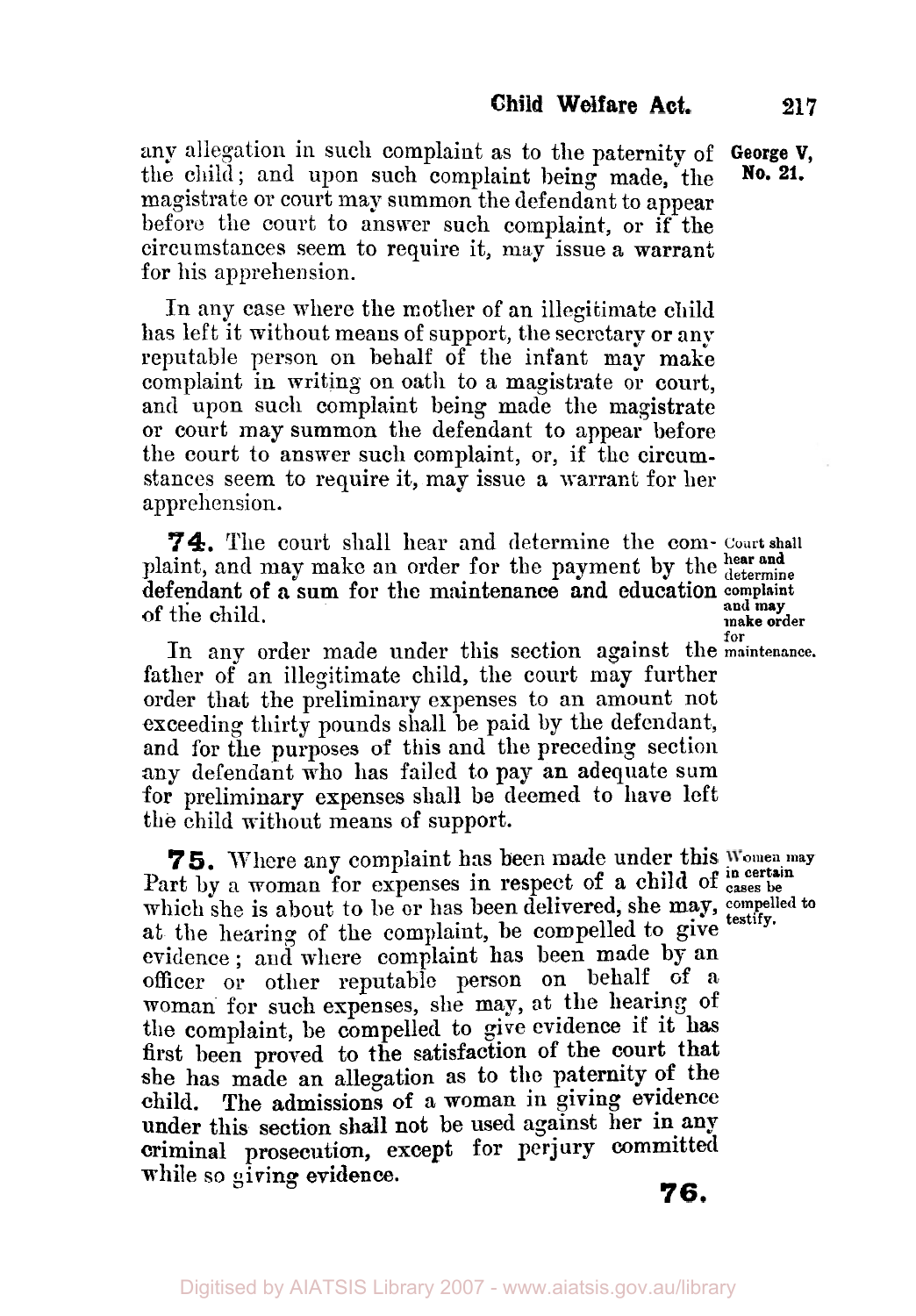**George V, 76.** (1) Where after the fifth month of pregnancy<br>No. 21. any illegitimate child has been still-horn or having been **No. 21. any illegitimate child has been still-born or having been** Court may been plive has died before attaining the age of sixteen born alive has died before attaining the age of sixteen we have a vears, and where the mother of any such child has died<br>function and during portunition or in consequence of parturition and **expenses funeral of** during parturition or in consequence of parturition and mother and the father of such child has not paid an adequate sum**order pay** 

**child.**  *(See* **35** & **36**  *Vic.,* **c.** *65, s.* **4.)** 

(a) for preliminary expenses ;

(b) for funeral expenses **of** such mother or child;

any reputable person may make complaint in writing on oath to any magistrate or court that the defendant has failed to pay the same, and shall when making such complaint produce evidence upon oath either oral or on affidavit in corroboration in some material particular of the allegation as to the paternity of the child.

**(2)** Such magistrate or court may thereupon summon the defendant to appear before the court to answer such complaint; or if the circumstances seem to require it, may issue a warrant for his apprehension.

**(3)** The court shall hear and determine the complaint and may make an order for payment by the defendant of a sum-

- (a) not exceeding thirty pounds for preliminary expenses ;
- (b) a reasonable sum for the expenses of the funeral :

Provided that no order for preliminary expenses shall be made under this section unless the complaint be made within twelve months of the birth of such child, and no order for funeral expenses shall be made unless complaint be made within twelve months **of** the death of such mother or child.

Any complaint under this section may include all or any of the expenses mentioned therein.

**(4)** The provisions of section ninety-three of this Act shall apply to proceedings under this section **as**  if the proceedings were in respect of the maintenance of an illegitimate child :

Provided that where the defendant has been adjudged by any court of competent jurisdiction to be father of any such child this subsection shall not apply, and **no**  further proof **of** paternity shall be required.

*77.*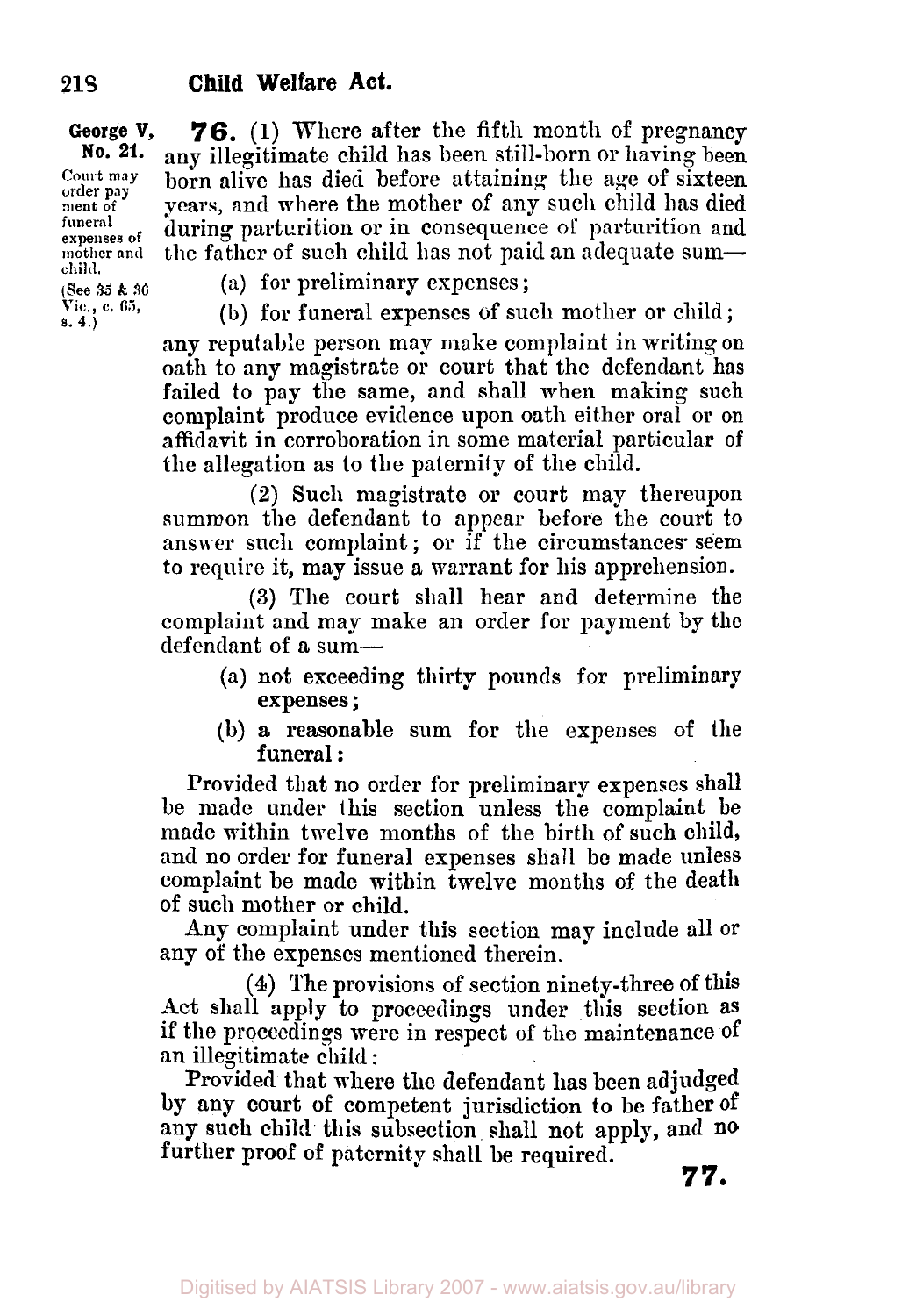**77.** In any order under this Part the court may George **V**, further order the payment of such costs by such persons  $_{\text{court may}}$ **as** it thinks fit. **order payment of costs.** 

**78.** If it appears to the court that both the father Mother also contribute to any of the expenses mentioned in the maintenance. preceding sections of this Part, the court, in making any manner as it thinks fit; and if it appears to the that the mother only is able to so contribute, it may direct the payment by **her** done. TO. It it appears to the court that both the rather result in preceding sections of this Part, the court, in making any  $\mathbb{S}^{\text{ce described}}_{\text{N0}}$  order, may direct the payment of such expenses by both  $\mathbb{S}^{\text{bilinear Act}}_{\text{N0.17,1901}}$ , the father and mother in such proportions and in suc

**79.** Every order adjudging any sum to **be** paid. for Period **for**  effect from a date not earlier than three months ance may **be**  immediately preceding the date of the order, or, if a  $_{ccf}^{mad}$ previous order has been made, from the date when the Act, **35 36**  of full force and validity until the child has, if a male, Act, **58** Vic. attained the age of fourteen years, or has, if a female, <sup>No. 22</sup>, attained the age of sixteen **years,** or until the death of such child if such death occurs within the respective periods above mentioned : **full the main in the specifical in the court of the court of the court of the payer of a contribute, it may direct the payer of a colubration of the and for Period for Period for Period for Period for Period can control made.**  the maintenance of a child may be made to take which orders previous order has been made, from the date when the act, 35 x 3<br>last preceding order ceased to have effect, and shall be  $V^{\text{ic}}$ , c. 65,<br>of fall factor and will intent if the ability has if a made is 5; N.Z.

Provided that the court may in the order direct that the payments to be made under it in respect of a male child shall continue until the child attains the **age** of sixteen years, in which case such order shall be in force until that period :

Provided also that for the purpose of recovering money previously due under an order it shall always remain of

full force and validity.<br>**80.** When an order is made under this Part for the security for payment of any expenses other than preliminary expenses amount *may* the court may, immediately after pronouncing its deci- be ordered. sion, or at any time during the currency of the order Deserted of a *all any time during the entreacy* of the order wives and on notice being given to the defendant, require the children Act, defendant to enter into a recognizance with or without No. 17, 1901, sureties **for** the due performance for a period not exceeding twelve months **of such** order, and in default **of** the defendant's immediately entering into such recognizance with the required sureties if any, **the** court **may**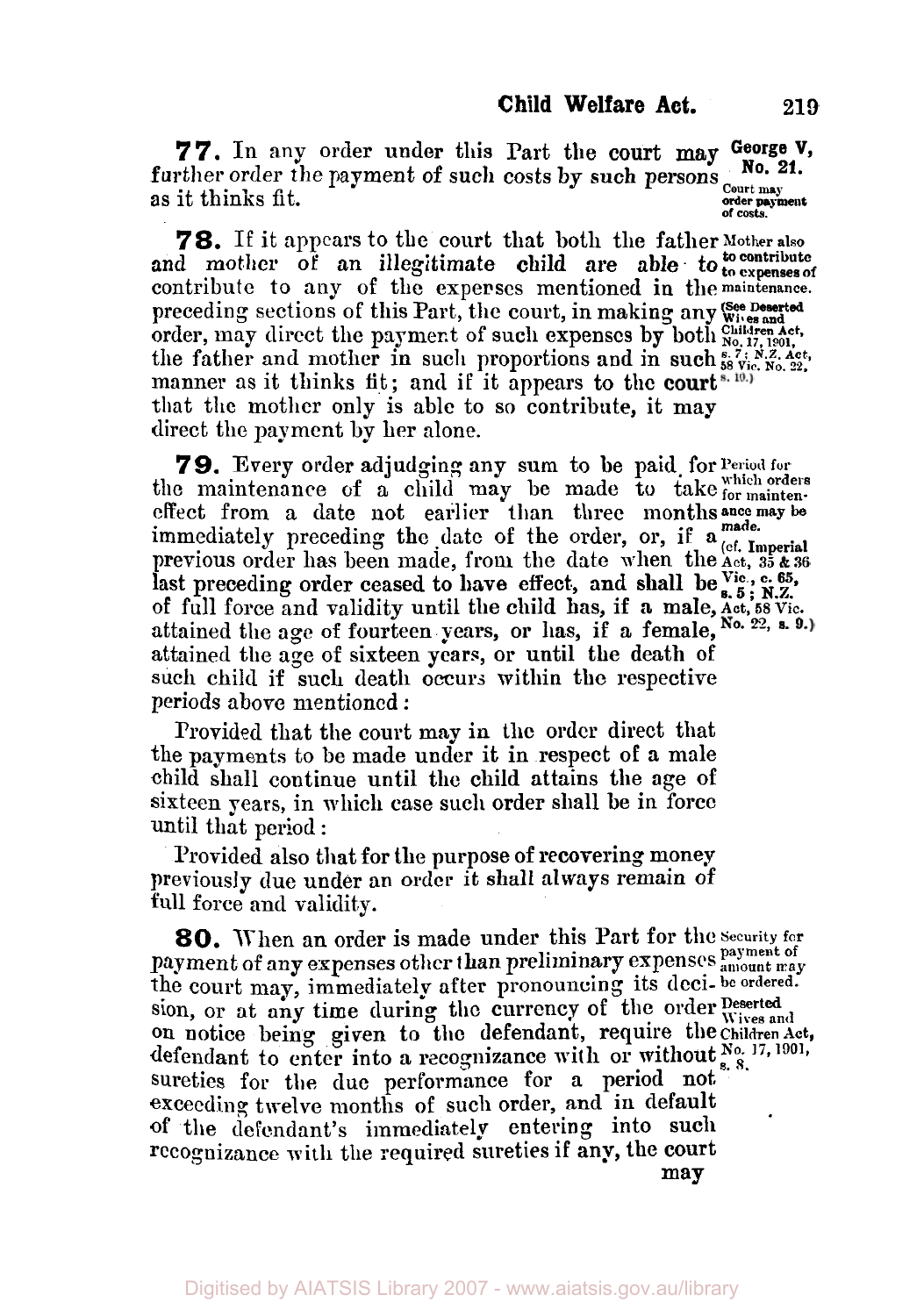**George V, may commit the defendant to prison, there to remain No. 21.** for any term not exceeding twelve months or until such for any term not exceeding twelve months or until such recognizance has been entered into or the said order complied with for the period specified in the recognizance.

> The court, on due proof that the conditions of such recognizance have not been complied with by the defendant may **ex** parte forfeit such recognizance, which shall thereupon be dealt with as a forfeited recognizance in the manner provided for by the Pines and Forfeited Recognizances Recovery Act, **1902.**

**orders may payment of Wives and s. 19.** 

**Seizure of defendant's goods.**  *Ibid.* **s.** *9.* 

**Further** *8* **1.** Where an order has been made under this Part **be made as to for the payment of expenses, or of moneys secured under<br>mode of <u>recognizances</u> the court may in a summary way and with** recognizances, the court may, in a summary way and with **expenses. or** without any application for that purpose, make such *Deserted* orders in writing as it thinks necessary for better securing **Children Act,** the payment and regulating the receipt of the expenses **No. 17, 1901,** or moneys ordered to be paid, or for investing and applying the proceeds of the goods or rents ordered and directed to be sold or collected, or for ensuring the due appropriation of such expenses or moneys or for causing the child in respect of whom the order was made to be properly brought up and educated.

> **82.** In any order under this Part the court may, by the said order, or at any time during the currency of such order, authorise and direct some person forthwith to seize and sell the defendant's goods andtodemandandto receive his rents, **or** any moneys to which he is entitled *or* about to become entitled, or such portions of the said goods or rents or moneys as the court thinks fit, and to appropriate the proceeds towards the payment of the moneys ordered in such manner as it from time to time directs, and if it appears on oath that the defendent has theretofore usually resided in New South Wales and has left the said State, the like order may be made and authority given by such court although no summons **or** warrant has been issued.

> **A copy of** the orders provided for in sections eightyone and eighty-two, certified **to by** the clerk of the court, **shall** be served on **any** person **affected** thereby. **Any** person **who** disobeys or neglects to comply with **any**  such order served **on** him **shall** be guilty of an offence under this **Act.**

**83.**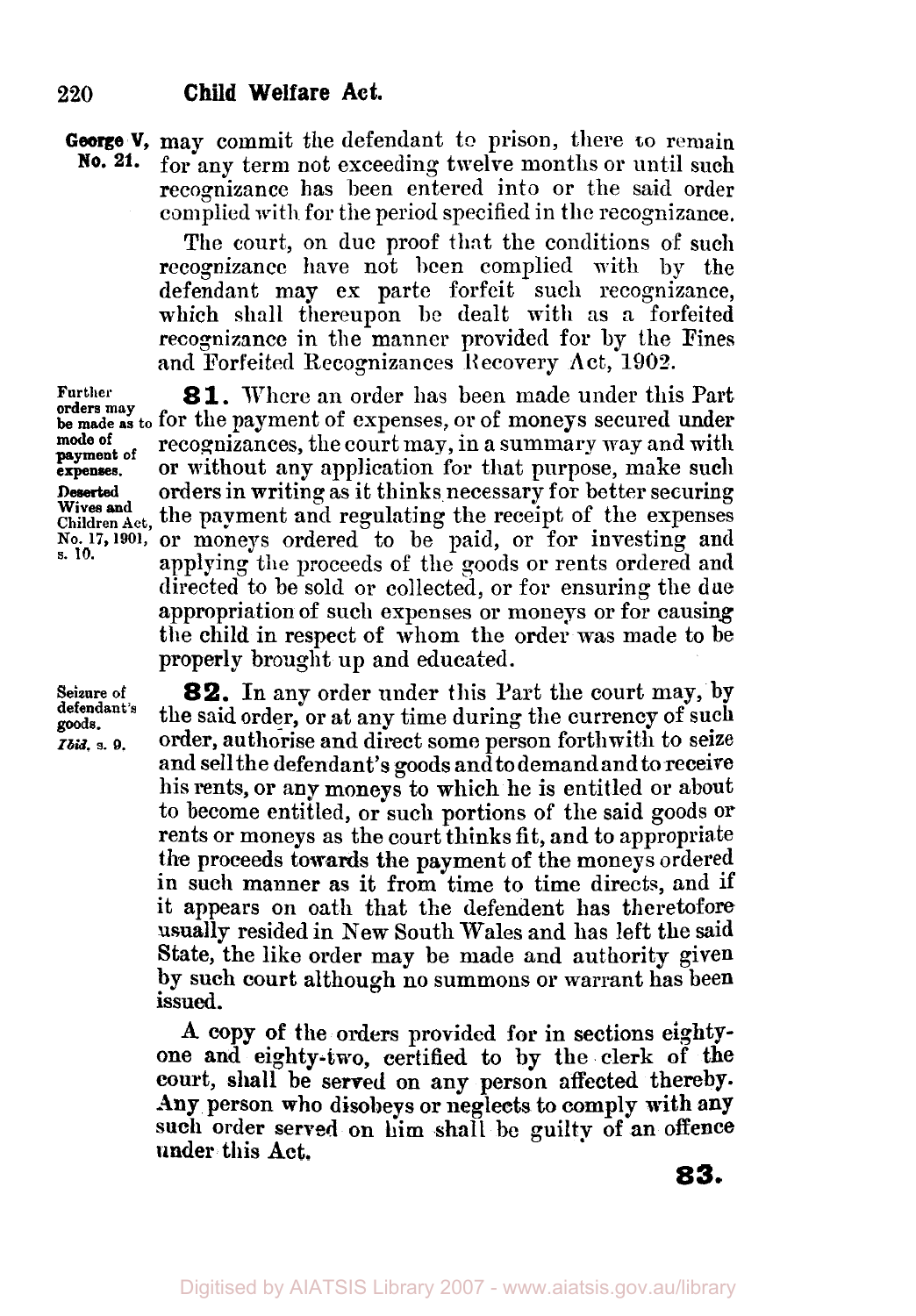**83.** On complaint on oath being made to the court **George V,**  or magistrate that any person has disobeyed or has not complied with any order made under this Part such Disobedience court or magistrate **may** summon **such** person or issue **be punished,**  his warrant for the apprehension **of such** person to answer such complaint. The court **may** at any time in a summary way inquire into any such disobedience or non-compliance with any such order, and may enforce compliance, or may punish non-compliance with such order by the committal of the offender until such order has been complied with, and until the payment **of** any costs incidental to the hearing of the said complaint which may be awarded by the court.

tion made by or on behalf of the mother or child or by vary order. or on behalf of the father, and upon notice given in such manner as the court shall direct to all parties to be affected thereby, vary any order **made** under this Part. On the determination of such application the court map award costs to the successful party. **84.** The court from time to time may, upon applica- **Court may** 

**A** man adjudged **to** be the father of a child map apply to the court for leave to apply to **have** the order varied on the ground that evidence material to **the** question of the paternity of **the** child **was** not available to or known **of** by him at the date of the adjudication, **and** the court may on hearing the evidence grant **or** refuse such leave. Except in pursuance of leave so granted the question **of**  the paternity of the child shall not be **raised** on an application to vary an order.

*85.* (1) **Every** summons or notice shall be served **by Service of a** constable or other person upon the person to whom it **summons or notice**  is directed by delivering it to him personally, or if he cannot be conveniently met with, then by leaving it with some person for him at his last **or** most usual place of abode.

**(2)** Service of a summons or notice in manner aforesaid **may** be proved by the oath **of** the constable **or** other person who served it, or **by** affidavit, **or**  otherwise.

has been issued under this Part does not appear in ex parte, **86.** (1) If a defendant against whom a summons Court may accordance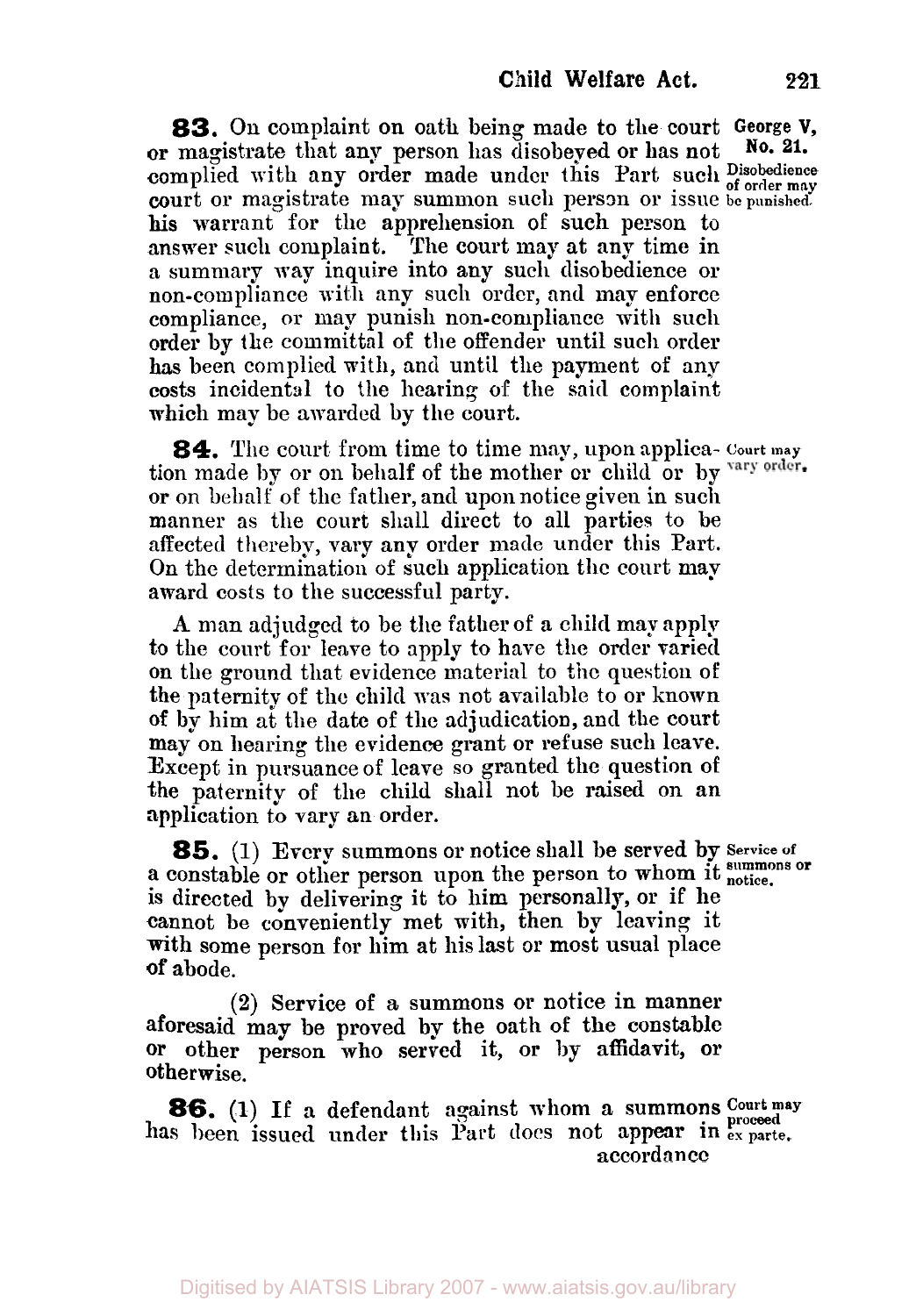George **V**, accordance therewith the court, upon proof of the service<br>No. 21. of the summons may issue a warrant for his annual of the summons, may issue a warrant for his apprehension, or may proceed in the case **ex** parte.

> (2) In every case where **a** warrant has been issued, and the defendant cannot, after strict inquiry and search, be found to be taken thereon, the court may in like manner proceed in the case **ex** parte.

**issue in** 

**warrant may** *87.* Any magistrate or court on being satisfied by **certain cases.** complaint on oath that any defendant has removed or is about to remove out of New South Wales or to remote parts thereof to defeat any of the provisions of this Part or any order made hereunder may issue a warrant for the apprehension of such defendant to be dealt with according to law :

> Provided that in lieu of issuing such warrant the magistrate or court **may** issue a summons, requiring such defendant to appear **before** the court to answer such complaint. Upon the appearance of such defendant lie may at the discretion of the court be ordered to enter into a recognizance with sureties for the due performance for a period not exceeding twelve months of such order. And in default of defendant immediately entering into such recognizance with the required sureties, the court may commit the defendant to prison, there to remain for any term not exceeding twelve months or until such recognizance has been entered into **or** the said order complied with.

> The court on due proof that the conditions of such recognizance have not been complied with by the defendant may ex parte forfeit such recognizance, which shall thereupon be dealt with as a forfeited recognizance in the manner provided by the Pines and Forfeited Recognizances Recovery Act of **1902.**

**breaches of No. 22, a. 17;<br>
Vic., 1901, No. 1,737, s. 4.)** 

**Certain** *88.* (1) Every person **who** wilfully refuses or **Ac tindictable** neglects to Comply **with** an order made against him when offender under this Part, and goes or attempts or makes leaves New **Examples Channel Later**, and goes of attempts of makes *(See N.Z., 1894, Poside or is resident either permanently or temporarily* beyond New South Wales, shall be deemed to be guilty **of** an indict able offence, punishable **by** imprisonment with hard labour for a term not exceeding twelve months.

**(2)**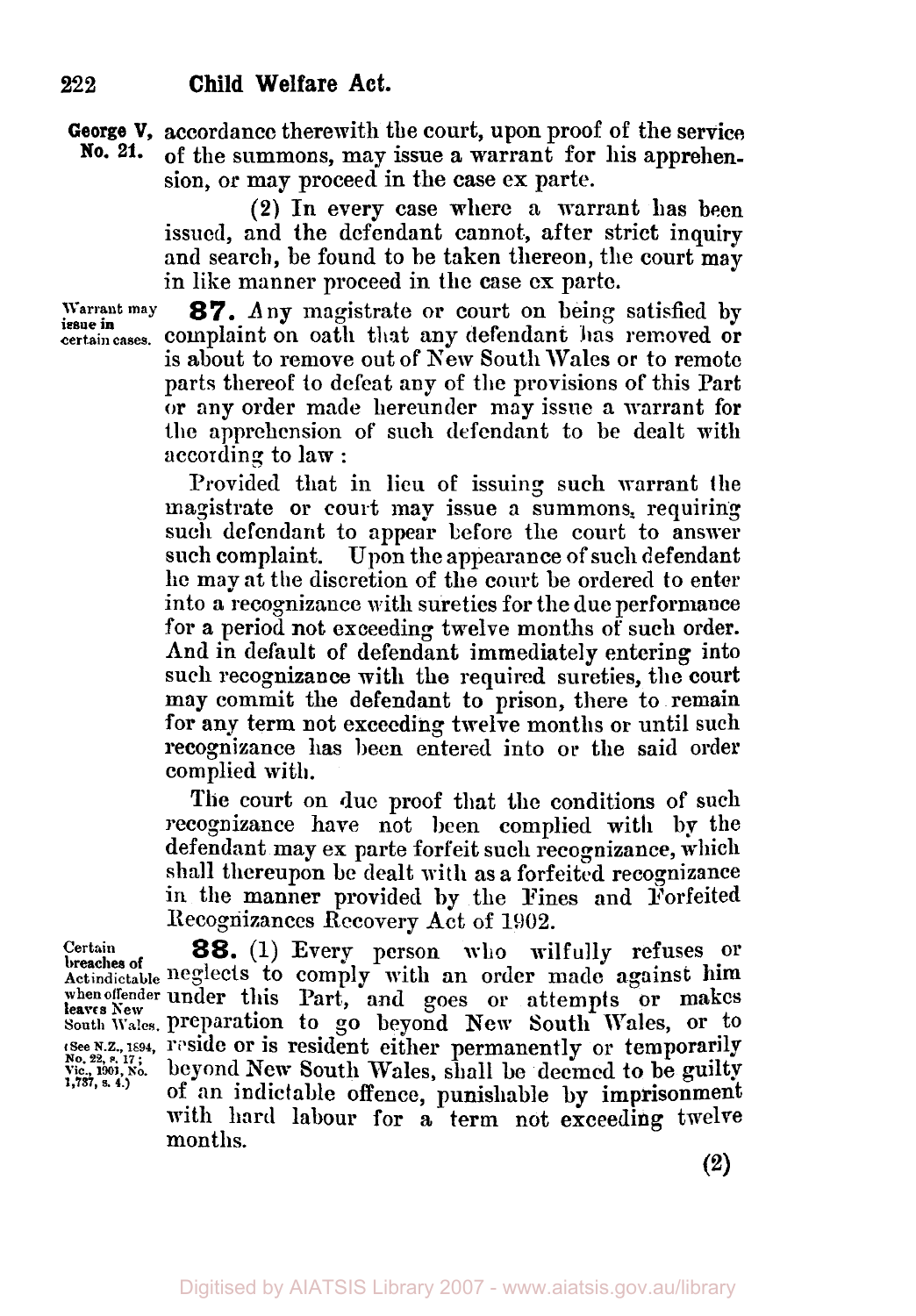**(2)** No person convicted of an offence against **George V,**  this section shall be liable to any other penalty or punishment for such offence. **No. 21.** 

**89. A** committal to prison or conviction of an **Committal to**  offence under this Part shall not prevent the making or **prison not to prevent**  operation of any order for the payment of money or the **making or**  doing **of any** act by such person which may be lawfully **operation of**  made.

**90.** Whenever the Legislature of any British posses- **Persons**  Great Britain and Ireland, the Channel Islands, and **other colony,**  the Isle of Man, and other than New South Wales, *kg*, *nay* be the Isle of Man, and other than New South Wales, *kgreented* in makes provision whereby the offence of desertion of **New South**  children, and going to reside beyond the limits of such **(Sec** vic., possession, is constituted an offencc whether punishable **1901. No.**  possession, is constituted an onence whether punishable 1901, No.<br>on indictment or otherwise by imprisonment for a term  $\frac{1}{N} \frac{737}{\pi}$ , a, b; of twelve months or more, then and in every such case **58 Vic. No. N.Z. Act,**  every person accused of such offence and **coming** to **22, s. 3.)**  New South Wales may be there arrested and dealt with under and pursuant to the provisions of the Act **of** the Imperial Parliament of Great Britain and Ireland, **44** *&* **45 Vic.,**  intituled the Fugitive Offenders Act, 1881, or any  $\frac{c}{7}$   $\frac{1}{9}$ ,  $\frac{1}{2}$ **Act** amending the same. sion beyond the limits of the United Kingdom of deserting **Wales.** 

**91. Every** person aggrieved by an order of a court **Appeal to**  or by the dismissal of a complaint under this Part assions or may appeal to **a** court of quarter sessions against such **district court.**  order in the manner provided by the Justices Act, 1902, in respect of appeals to courts of quarter sessions :

Provided that where an order is made by the court at any place, and a district court is held nearer to that place than a court of quarter sessions, such appeal may be made to such district court in the same manner as an appeal may be made to a court of quarter sessions under the said Act :

Provided also that where an order is made before birth respecting the paternity of a child, and the party aggrieved by the order gives notice of intention to appeal to a court of quarter sessions or district court, as the case may **be,** and desires that the appeal shall not be heard before the birth of the child, such party shall state his or her desire in the notice, and in such case the appeal shall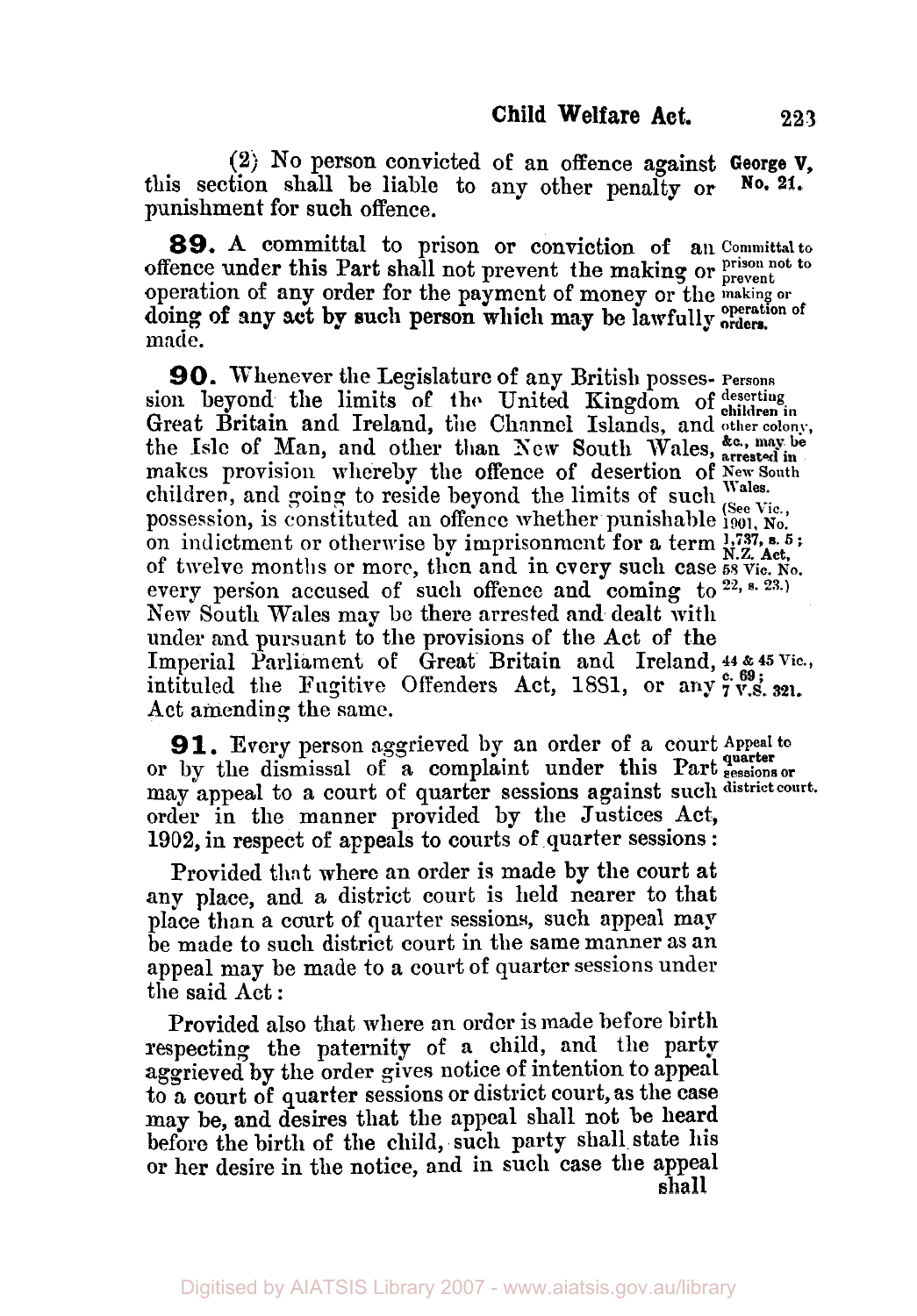## **224 Child Welfare Act.**

**George V,** shall be heard at the first court of quarter sessions **or**  district court, as the case may be, held after **a** period of one month from the birth has elapsed, or at any court **of** quarter sessions or district court succeeding such first held court and to which the hearing is postponed, but no appeal shall in such case be heard earlier than such first **held** court : **No. 21.** 

> Provided also that at the request **of** either party the child shall be produced in court. Where an appeal respecting the paternity of a child is to be heard after the birth of the child, no order shall be made under sections seventy-one and seventy-two of this **Act** until and unless such appeal has been heard and determined :

> Provided also that where any order has been made ex parte under subsection two of section eighty-six of this **Act** the defendant may appeal as in this section provided, at any time within one month of the time when the fact of such order having been made came to knowledge, the onus of proving such time to lie upon **the** defendant.

**Where order** 

**92.** Where **an** order of court has been quashed, **or**  an order of dismissal of **a** complaint has been confirmed **quashed,**  by a court of competent jurisdiction on appeal as provided by section ninety-one, fresh proceedings may by leave **of** a court **be brought** at any time under sections sixty-nine, seventy-three, or seventy-six in respect **of**  the same cause of complaint or subject-matter.

**necessary for** 

**Evidence 93.** Where any proceedings **are** taken under this **order for Act,** in respect of the maintenance of an illegitimate **maintenance.** child, of which the defendant is alleged to be the father, **no** order shall be made-

- (a) upon the evidence **of** the mother, unless her evidence be corroborated in some material particular ; **or**
- (b) if the court is satisfied that at the time the child was begotten the mother was a **common** prostitute.

**of Justices** 

**Application 94. Sections** sixty-one, sixty-two, sixty-three, Act, No. 27, sixty-four, sixty-five, sixty-six, sixty-eight, sixty-nine,<br>
1902. Seventy seventy-one seventy-four seventy-five seventyseventy, seventy-one, seventy-four, seventy-five, seventysix, seventy-seven, seventy-eight, seventy-nine, eighty, eighty-one,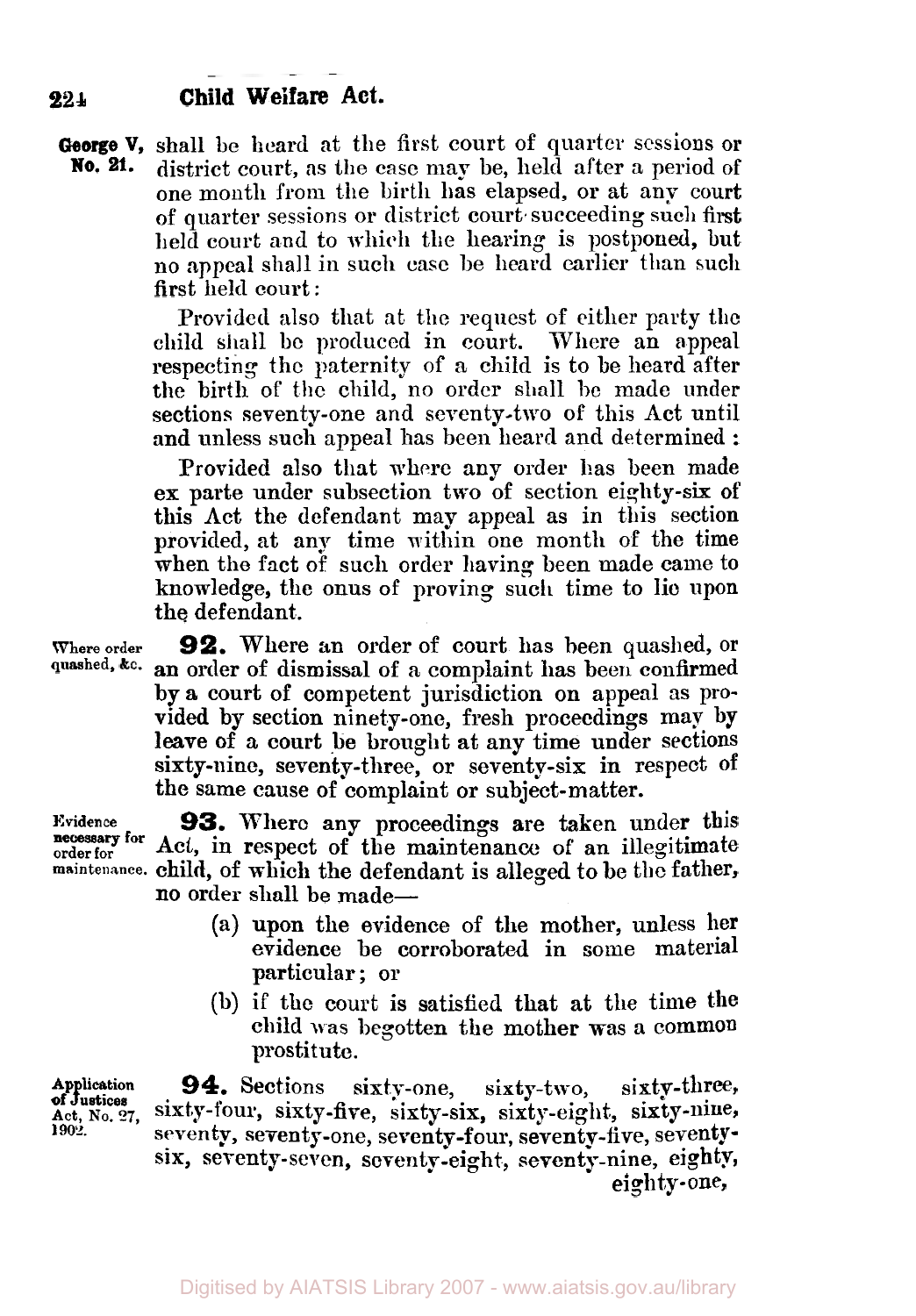eighty-one, eighty-two, eighty-three, eighty-four, eighty- **George V,**  five, eighty-seven, eighty-nine, ninety, ninety-two, **No. 21.**  ninety-three, ninety-four, ninety-five, ninety-six, ninetyseven, ninety-eight, ninety-nine, one hundred and one, one hundred and two, one hundred and three, one hundred and four, one hundred and five, one hundred and six, one hundred and seven, one hundred and eight, one hundred and nine, one hundred and ten, one hundred and eleven, one hundred and twelve, one hundred and thirteen, one hundred and fourteen, one hundred and fifteen, one hundred and sixteen, one hundred and seventeen, one hundred and eighteen, one hundred and nineteen, one hundred and twenty, one hundred and twenty-one, one hundred and fifty-two, and one hundred and fifty-three of the Justices Act, **1902,** shall mutatis mutandis apply to this Part of this Act, so far as such sections are not inconsistent with such Part or the Deserted Wives and Children Amending Act, **1913** : Provided that subsection two of section eighty-two shall not affect the provision relating to periodical payments under such Part, or to amounts ordered to be paid under sections seventy, seventy-four, and seventy-six of this Part.

**95.** A court for the purpose of dealing with pro- **Powers of**  ceedings under sections sixty-nine, seventy-three, and court under seventy-six of this Act shall have all the powers of a and 76. justice or justices under section sixty-one, sixty-six, and seventy-one of the Justices Act, **1902,** and the provisions of sections sixty-two, sixty-three, and sixty-four **of** that Act shall mutatis mutandis apply to the forms, service, and proof of service of any summons or warrant issued by the court under this Act.

**a** PART